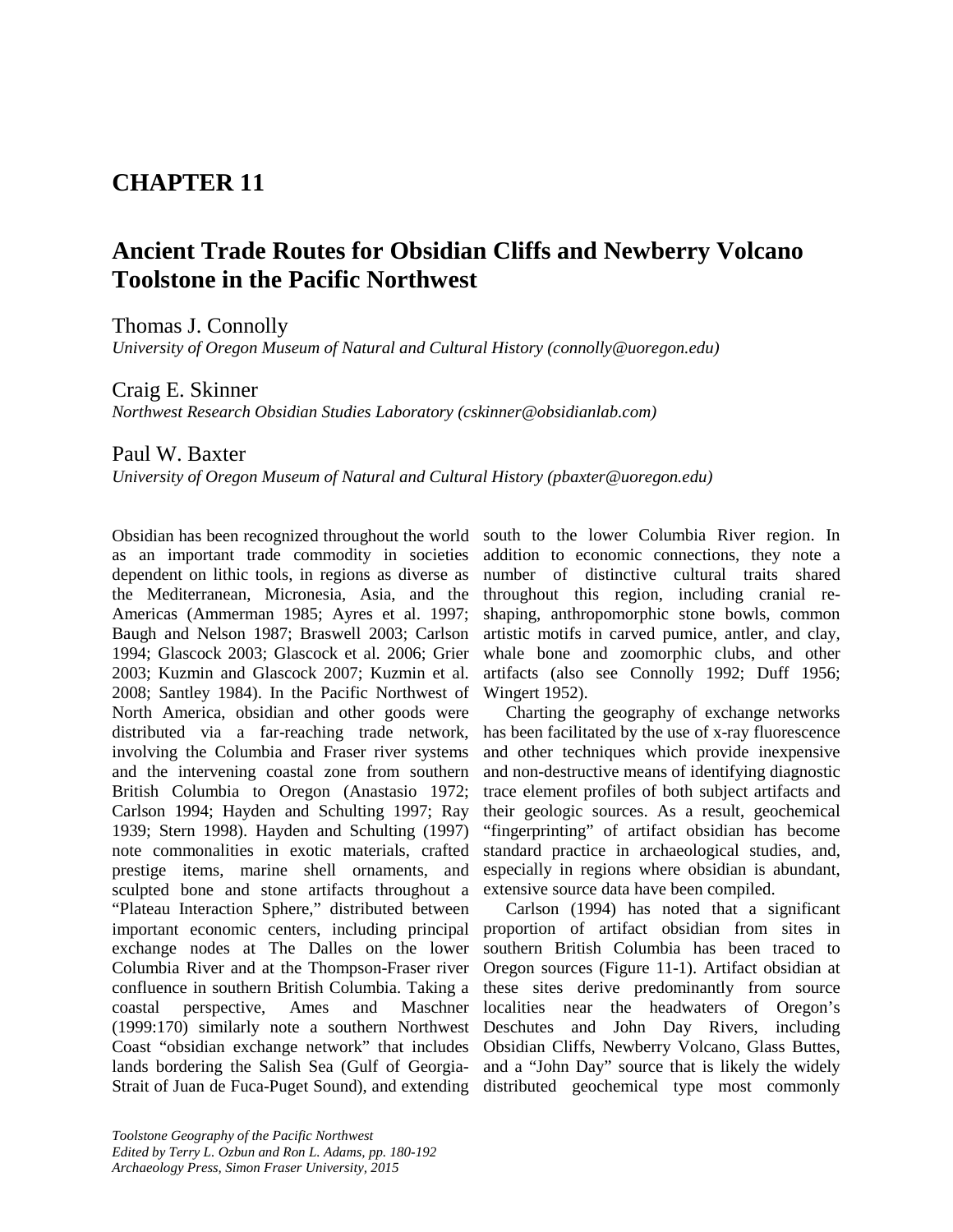

**Figure 11-1. Proportion of British Columbia obsidian artifacts by source area (after Carlson 1994).**

identified in Oregon as Whitewater Ridge (Skinner 2008). Hughes and Connolly (1999) have previously shown that obsidian systematically quarried from one of these sources—the Newberry Volcano obsidian flows in central Oregon—was used most extensively in the Deschutes River basin to the north, and commonly distributed in trade farther north along the spine of the Cascade Range and then throughout the region bordering the Salish Sea. The present research, similar in scope and design to the earlier Newberry Volcano study, is aimed at mapping the geographic distribution of obsidian quarried from the culturally important Obsidian Cliffs source. We find that, apart from a slightly more westerly bias, material from the Obsidian Cliffs exhibits similar geographic, and possibly temporal, distributions as the Newberry obsidian, suggesting that both were parts of the same economic network, primarily employed by consumers to the north.

#### **The Newberry Volcano Obsidian Quarries: A Review**

Newberry Caldera is at the center of the massive Newberry shield volcano. Located about 40 miles east of the Cascade Range crest, it marks the hydrologic divide between the Columbia River Plateau to the north and the Great Basin to the south. The caldera saw regular residential use in the early Holocene, most notably at the Paulina Lake site (Connolly 1999). About 7600 years ago the caldera was buried by nearly a meter of airfall tephra from the eruption of Mt. Mazama, a major evidence for hunting, harvesting, food processing,

Cascade Range Volcano; this event was soon followed by extensive eruptive activity within the Newberry Caldera itself. These events dramatically changed the landscape in the caldera neighborhood, creating a biotic desert that would have significantly diminished its biotic values for huntergatherer communities. On the other hand, among these eruptive events were numerous obsidian flows, including the geochemically indistinguishable Interlake, Central Pumice Cone, Game Hut, and East Lake flows. These were extruded between ca. 7000 and 3000 years ago, and together make up the Newberry Volcano geochemical type (Connolly and Hughes 1999; Hughes 1988; Laidley and McKay 1971; Skinner 1983).

Other chemically distinguishable obsidian flows are present in the caldera, including the Buried Flow (exposed prior to ca. 7600 years ago but rendered largely inaccessible by subsequent volcanic activity), and the Big Obsidian Flow, which erupted about 1300 years ago (Friedman 1977; Linneman 1990; MacLeod et al. 1995; MacLeod and Sherrod 1988). Obsidian from neither of these sources commonly occurs beyond the immediate vicinity of Newberry Volcano (Hughes and Connolly 1999), which suggests that these obsidians, most accessible in early Holocene times and during the most recent millennium, respectively, experienced fundamentally different economic circumstances than the Newberry Volcano geochemical type. Many sites have been identified within the caldera, and most particularly those of middle and late Holocene age—are quarry stations or satellite lithic workshops dominated by early and middle stages of lithic reduction and the production of large bifacial blanks (Ozbun 1991).

Although the caldera apparently saw some residential use in the early Holocene, there is no evidence for sustained occupations during middle and late Holocene times, when activities in the caldera appear to have been focused almost exclusively on toolstone procurement and the production of quarry blanks for transport away from the quarry source (Connolly 1999). The extent of lithic reduction activities in the caldera is indicated by massive quantities of lithic reduction debris, especially notable in light of a general absence of domestic features and a paucity of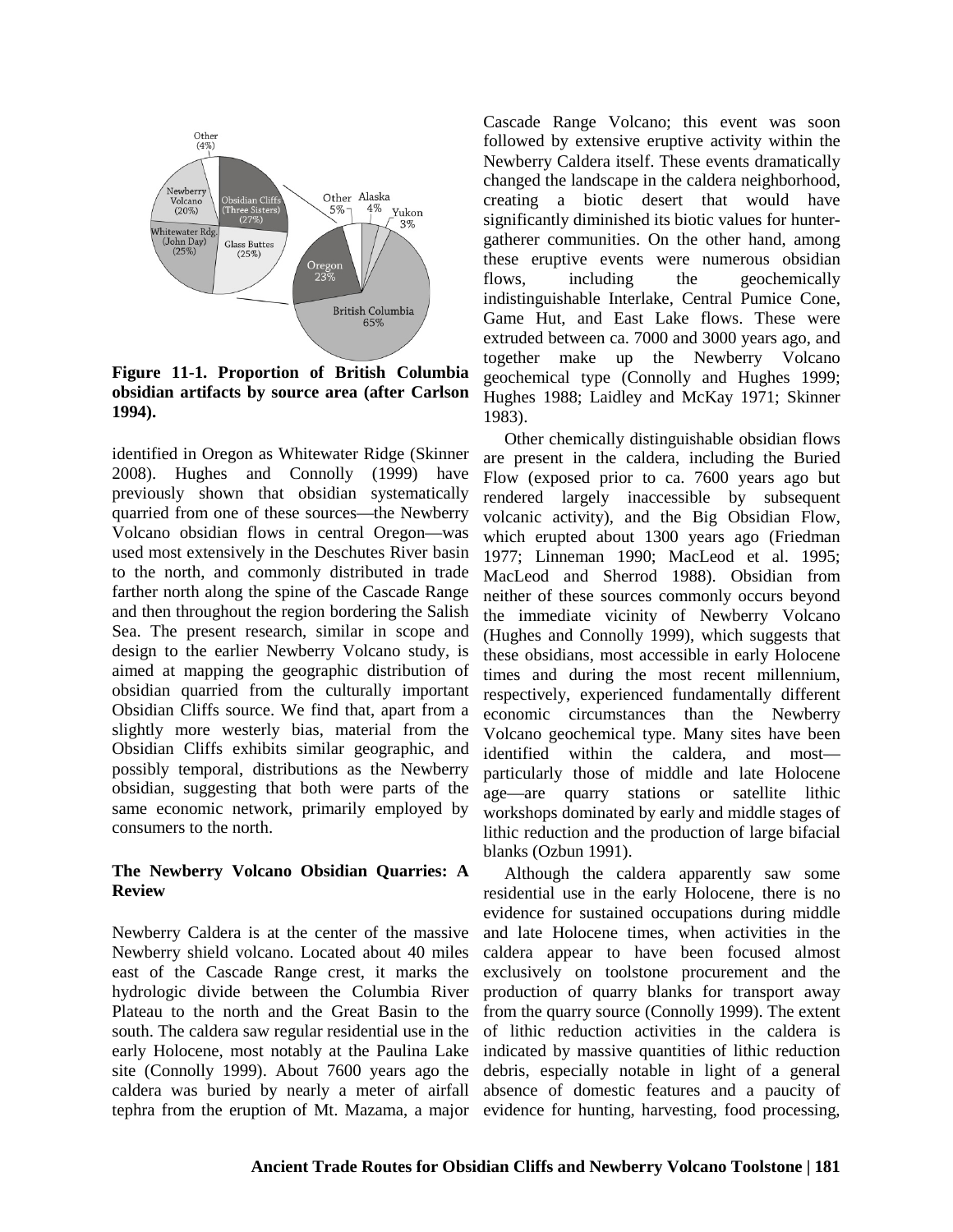and other subsistence activities. The tool assemblage is dominated by large quarry blanks and preforms, with only modest occurrences of other tool classes (Figure 11-2). This contrast suggests that obsidian toolstone procurement in the caldera during middle Holocene and later times was not simply an activity embedded into a complex of hunter-gatherer routines, but a targeted activity on a scale that suggests a commercial enterprise.

Questions relating to the trajectory of Newberry Volcano obsidian beyond the caldera were addressed by Hughes and Connolly (1999), with the development of a contour map illustrating the distribution of Newberry Volcano obsidian (Figure 11-3). Contour values were generated by using the proportion of Newberry Volcano obsidian to all sourced specimens from each site where it was present. Ten-percent contour intervals were used, with the lower limit set at 20%, since the decreasing frequency of data points at the outer limits of the map made the contouring increasingly unreliable. Beyond the 20% contour interval, occurrences are simply represented by dots.

The results show a strongly directional distribution of Newberry obsidian to the north, traveling primarily through the Deschutes River basin. Some Newberry obsidian continued north, possibly along the spine of the Cascades, and into the Salish Sea (Puget Sound-Gulf of Georgia) region. This movement was no doubt facilitated by proximity of the Newberry source to the regional trading center at The Dalles, which provided a distribution point throughout the larger Columbia Plateau or southern Northwest Coast interaction spheres. By contrast, there is little suggestion that Newberry obsidian was conveyed in any quantity to the south.

#### **The Obsidian Cliffs Quarry**

More recently, we had the opportunity to examine a complex of sites at the northeast shore of Suttle Lake, located on the east flank of the Cascade Range about 55 miles northwest of Newberry Caldera. Like the Newberry sites, those at Suttle Lake exhibited the features of quarry-related lithic reduction workshops, with dense lithic reduction debris and a tool assemblage dominated by midstage bifaces (Figure 11-4). However, the obsidian reduction debris was derived exclusively from Obsidian Cliffs, an important source located on the **and the Suttle Lake/Lake Creek site complex.**



**Figure 11-2. Newberry quarry bifaces from sites 35DS219 and 35DS34 (from Connolly 1999).**



**Figure 11-3. Distribution of Newberry Volcano obsidian beyond the Newberry Caldera, and the relative positions of the Obsidian Cliffs quarry**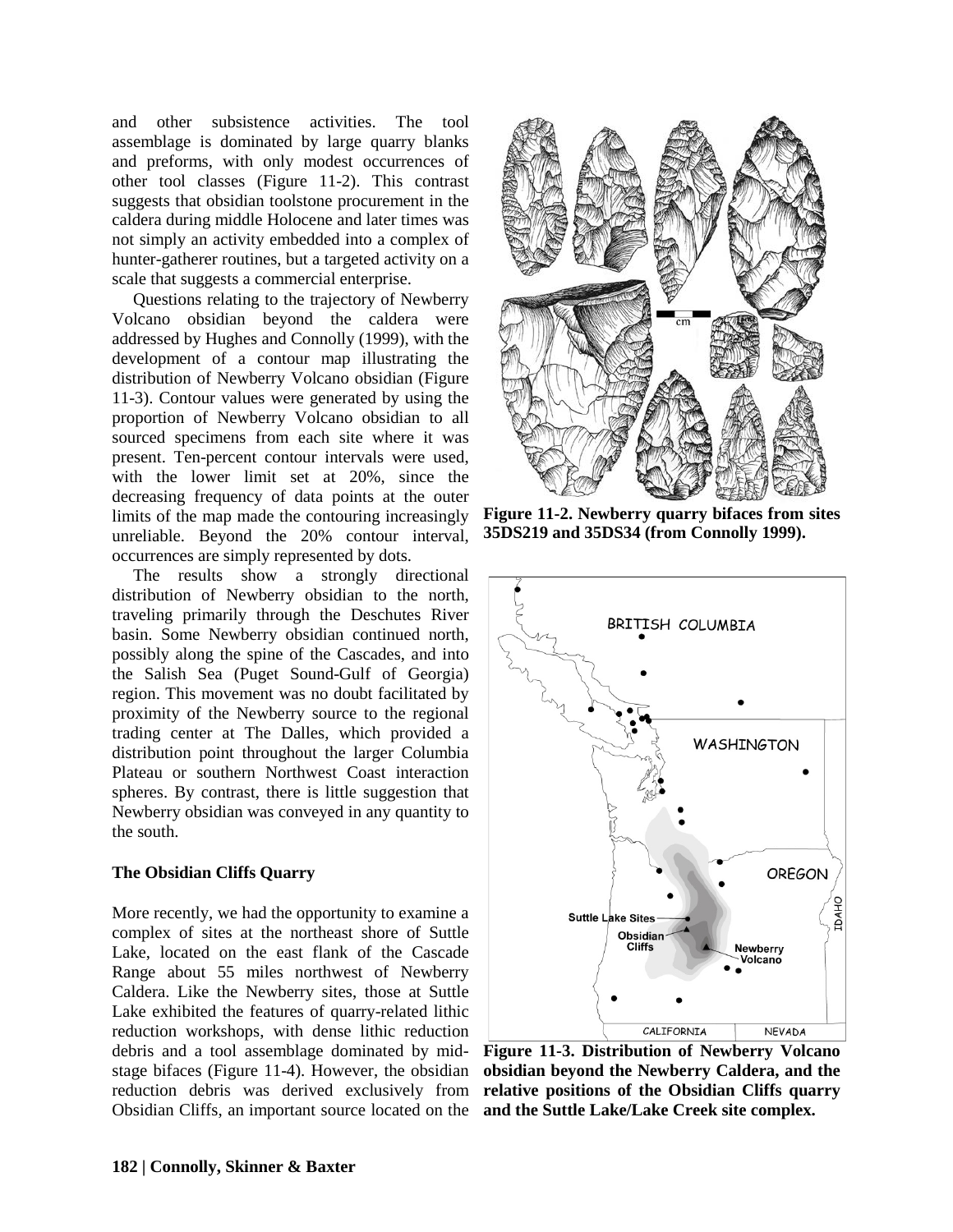

**Figure 11-4. Bifaces of Obsidian Cliffs obsidian from the Suttle Lake/Lake Creek site.**

west flank of the North Sister mountain peak in the High Cascades about 15 miles south of Suttle Lake.

Obsidian Cliffs obsidian has been found at many archaeological sites, particularly in western and central Oregon, and it is clear that this was a major toolstone source throughout the post-glacial period (Skinner 1995; Skinner and Winkler 1991, 1994; Musil and O'Neill 1997). It has been noted at the Paulina Lake site (within Newberry Caldera) in components dating between 11,000 and 7000 years ago (Connolly 1999), and at the 10,000 year old 45KT1362 site in central Washington (Galm and Gough 2000), and at Cascadia Cave in the South Santiam River drainage, where 96% of characterized obsidian from the nearly 9000 yearlong occupation sequence is from Obsidian Cliffs (Baxter 1986, 2007). Numerous archaeological sites of the High Cascades near Obsidian Cliffs appear to be lithic reduction stations related to quarrying activity (Fagan et al. 1992; Jenkins 1988; Jenkins and Churchill 1988; Minor and Toepel 1984; Winthrop and Gray 1985).

Based on reported occurrences of Obsidian Cliffs material in the Oregon Cascades, it appears that Obsidian Cliffs material, like the Newberry Volcano obsidian, was primarily carried northward. Skinner and Winkler (1994) report that Obsidian Cliffs material represents about 85% of obsidian at sites on Willamette National Forest lands in the McKenzie River subbasin west of the Cascade crest, and 72% of obsidian in the Clackamas and Santiam sub-basins to the north (cf. Kelly 2001, 2003). This proportion decreases dramatically to river systems draining the western Cascades,

the south; although Obsidian Cliffs is located near the head of the Middle Fork Willamette subbasin, toolstone from this source is just 34% of identified obsidian in the Middle Fork basin. In the Umpqua Basin to the immediate south, just 8% of identified obsidian is from Obsidian Cliffs (Skinner and Winkler 1994).

To more systematically evaluate the distribution dynamics of this widely used obsidian, we produced a comprehensive map. For this effort, we relied primarily on the obsidian sourcing data bank of co-author Craig Skinner's Northwest Research Obsidian Studies Lab, as well as a small amount of published data from other sources. We identified a total of 550 distinct sites in Oregon, Washington, and British Columbia from which at least one artifact of Obsidian Cliffs material was identified.

As with the Newberry data, a distribution and density contour map was then generated, in a two step process, using the percentage of Obsidian Cliffs material identified in each assemblage where it was present. We elected to limit our mapping universe to sites from which 20 or more obsidian specimens had been sourced. As a result, our final sample used for contouring was reduced from 550 to 188 sites. We used Surfer mapping software to produce a contour map with 5% contour intervals, using site latitude and longitude for X and Y coordinates. The lowest contour value was set at 20%, as the decreasing frequency of data points at the outer limits of the map made the contouring increasingly unreliable. Occurrences beyond the 20% contour were simply represented by dots to indicate presence (Figure 11-5).

As expected, the Obsidian Cliffs obsidian shows a strong northerly bias, nearly matching that previously mapped for the Newberry Volcano source, and reinforcing attention to the Cascade uplands as a possible transport corridor. Apart from a small amount of Obsidian Cliffs material that travels down along the crest of the Cascade Range and into the upper North Umpqua River drainage, there is little movement south. By contrast, most Obsidian Cliffs material travels north along the spine of the Cascades, and is commonly found in the Willamette Valley to the west and northwest. In the southern and Central Willamette Valley, Obsidian Cliffs glass could also have been procured from local secondary deposits of McKenzie and Willamette river gravels. It apparently follows main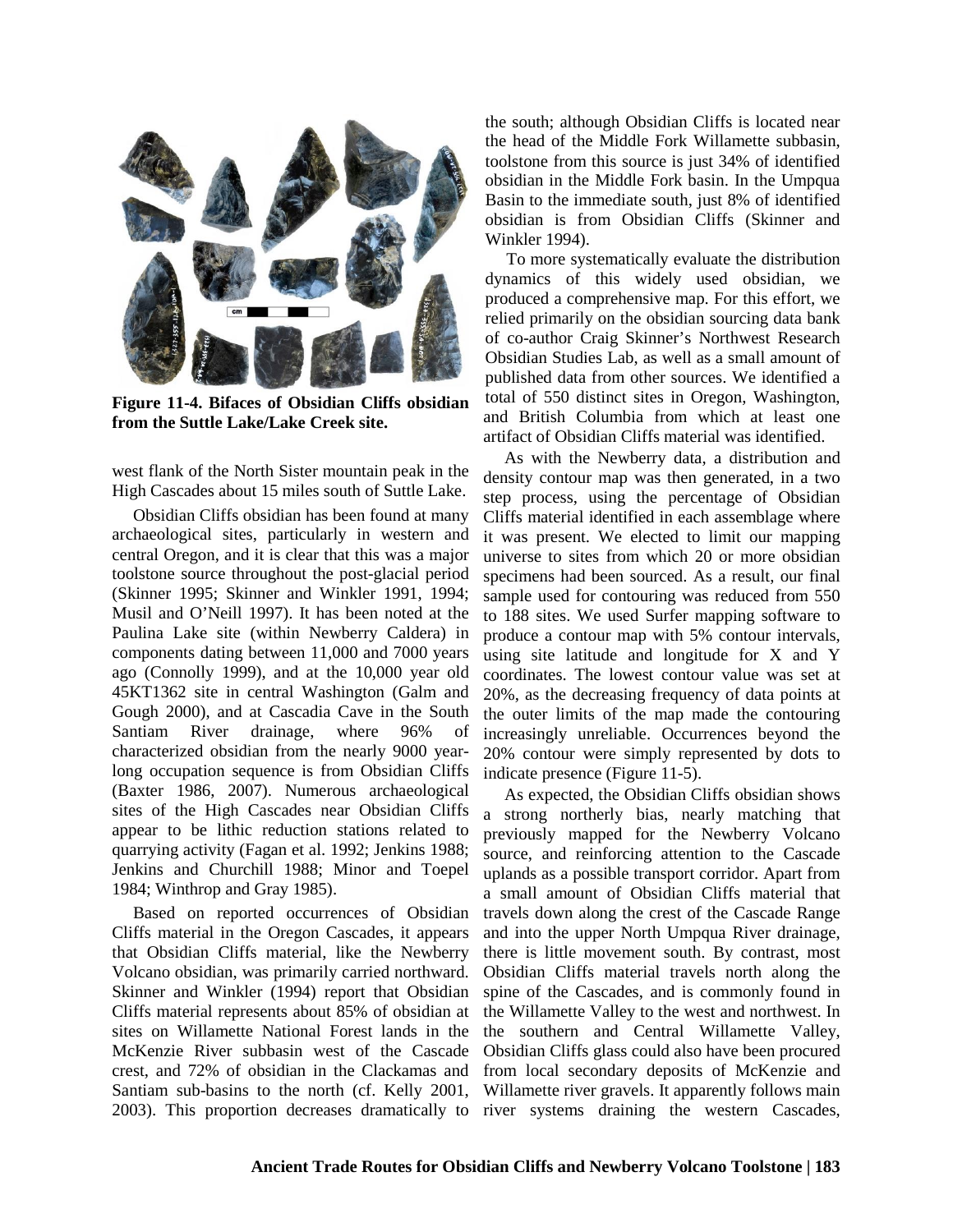

**Figure 11-5. Left: Contour distribution map of Obsidian Cliffs (OC) obsidian, based on percentage of OC to all sourced specimens in 188 sites. Dots represent additional occurrences where OC obsidian accounts for less than 20% of the total sample. Right: Inferred Obsidian Cliffs distribution routes overlying a landform map (base map modified from Google maps).**

probably a reflection of critical travel routes. common, Newberry Volcano obsidian regularly co-Principal corridors include the McKenzie, Santiam, and Clackamas river systems. The appearance of Obsidian Cliffs obsidian in the northwest Umpqua Basin appears to reflect a link to the Yoncalla via their Kalapuya linguistic relatives in the Willamette Valley, rather than movement of material down the Umpqua River. Movement of material north of the Columbia River appears to follow the Cascade Range to the Puget Sound area and regions even farther north, possibly passing through trading centers at The Dalles or in the Portland Basin.

#### **Chronology and Social Context of the Newberry and Obsidian Cliffs Quarries**

Although Newberry Volcano obsidian dominates in the Deschutes Basin sites, Obsidian Cliffs material is also common, and, at a number of residential sites in the basin, is the predominant material type (Jenkins and Connolly 1994, 1996). In the western Cascades where Obsidian Cliffs obsidian is most occurs with it (Skinner and Winkler 1994). This regular co-occurrence suggests that even though these two sources served slightly different geographies, both functioned as companion elements within a larger, common economic community.

Because the obsidian flows of the Newberry Volcano geochemical type are post-Mazama in age, toolstone procurement from these quarries was necessarily an activity in the post-Mazama period (middle and late Holocene). More specifically, most intensive quarrying activity appears to have occurred after ca. 4000 years ago, and prior to ca. 1000 years ago (Connolly 1999:237; Davis and Scott 1991:53) During this time there appears to have been a specialized production of bifacial implements for export from the quarries. Numerous biface caches sourced to both Newberry Volcano and Obsidian Cliffs have been identified in central Oregon and in the Cascade Range (Bennett-Rogers 1993; Marschall 2004; Scott et al. 1986; Swift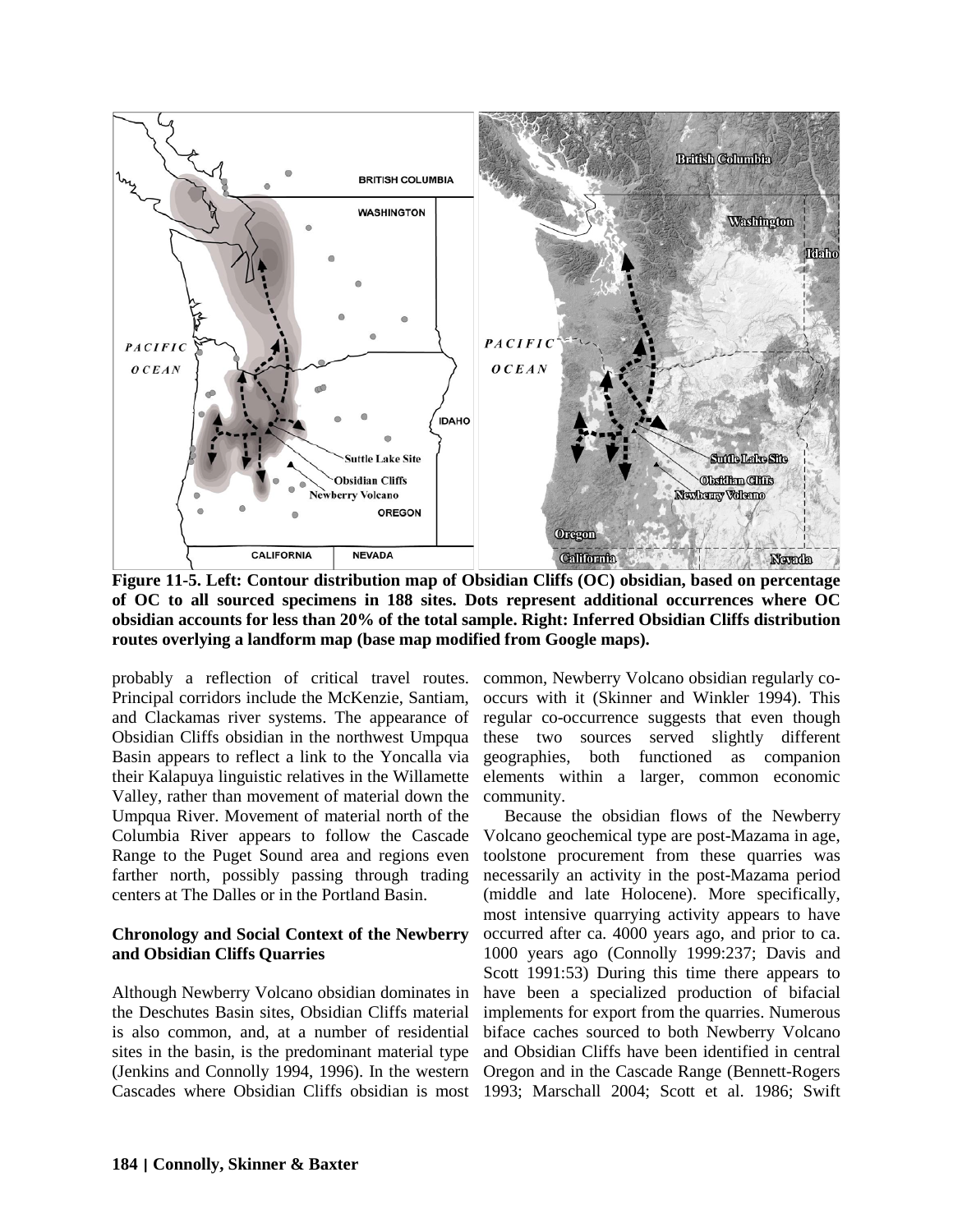1990; Winthrop and Gray 1985). The biface caches, which feature both high numbers of bifaces and uniform production qualities, support the interpretation of obsidian as a commoditized product that was a factor in intergroup commerce, and not simply procured for local needs (Figure 11- 6).

In his review of trade and exchange in British Columbia, Carlson focused on obsidian because it is a trackable commodity. To be sure, obsidian is not terribly abundant at BC sites, and, not surprisingly, most obsidian in BC sites is from BC sources. However, Carlson found that nearly a quarter of traced obsidian in British Columbia sites is from Oregon sources. Of these, four are most prominently represented, including Newberry Volcano, Obsidian Cliffs (which Carlson identifies as the "Three Sisters" source), Glass Buttes, and one from the John Day area, almost certainly the source most commonly identified as Whitewater Ridge (refer to Figure 11-1).

We have drawn on data in this study from the Obsidian Cliffs and Newberry Volcano sources. We know that both sources are near the southern limits of the Columbia Basin, and near the northern edge of the Great Basin. The other two sources commonly found in British Columbia are similarly located near this important hydrologic and cultural boundary. Though we have yet to systematically examine the distribution of obsidian from these more easterly sources, we predict that they, too, will be found to be quarried most intensively by southern Columbia Plateau communities for distribution northward.

The emergent model suggests that a small number of prominent obsidian sources located near the Columbia Plateau-Northern Great Basin boundary were most intensively quarried by people to the north, serving as an important commodity in a regional exchange system that extended well into British Columbia.

In reviewing the use history of the Newbery Volcano obsidian quarries, Connolly (1999) found diminished use during the last millennium, indicating changes to the interaction sphere by which obsidian was earlier distributed. This change may correlate to settlement pattern changes documented on the southern Columbia Plateau; as noted by Endzweig (1994:12), "[t]he high density of archaeological sites recorded along the John Day River as contrasted with its limited treatment in parties encountered southern Columbia Plateau



**Figure 11-6. Bifaces of Obsidian Cliffs obsidian from the Paul's Fire Cache site.**

ethnographic and historic accounts supports the impression of a population reorganization" during the last millennium. Archeological surveys have documented the presence of many housepit village clusters throughout the southern Columbia Plateau, extending along the middle and upper drainages of the Deschutes and John Day rivers (Hibbs et al.1976; Polk 1976; Endzweig 1994); for example, Jenkins and Connolly (1994) found that the Paquet Gulch site, a large village with 75 to 100 housepits not far from the Deschutes River town of Maupin, was occupied as early as ca. 2500 years ago but produced little evidence for occupation within the last ca. 1300 years. Endzweig (1994) reports that housepit sites on the upper John Day were most intensively occupied between ca. 2600 and 900 years ago; many sites continued to be regularly used after this time, but probably not as residential places. This pattern varies notably from the settlement distribution documented historically, in which residential centers where arrayed along the Columbia River corridor (Murdock 1938; Rigsby 1965; Suphan 1974). When fur trade or military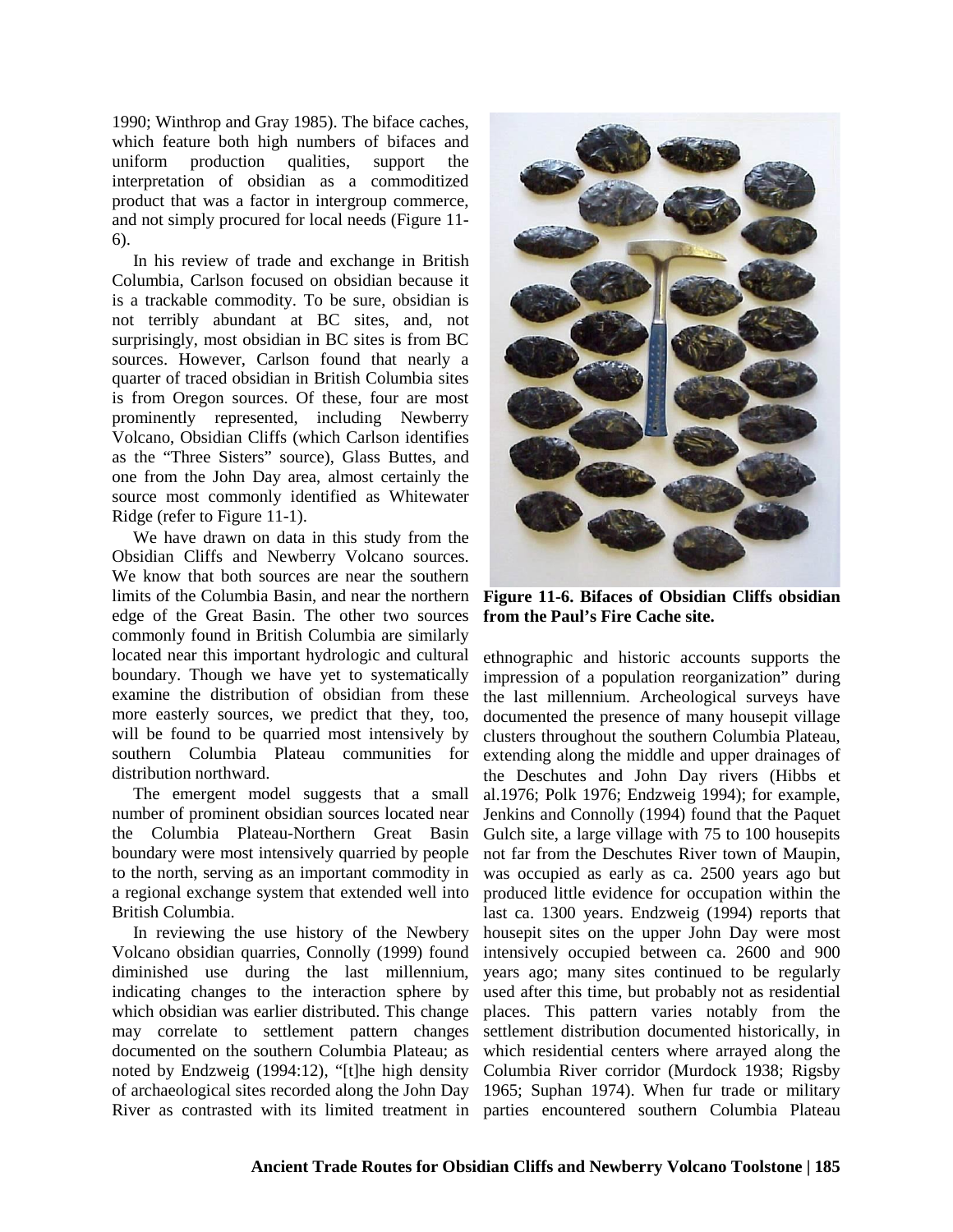Sahaptins in the upper Deschutes and John Day regions during the early nineteenth century, they were generally at temporary hunting camps and accompanied by horses (Young 1899; Fremont 1887).

The apparent withdrawal from residential centers in the upper Deschutes and John Day basins during the last millennium may not have been abrupt, and may have been a response to multiple factors. Dumond and Minor (1983) see a reorientation of focus on the middle Columbia River from upstream to the downriver Chinook area after ca. 1000 BP, possibly in response to growing economic opportunities along the Columbia River corridor. Lewis and Clark marveled at the constant trade activity along the river, and Clark's remark that The Dalles vicinity was "the great mart of all this country" is well known (Thwaites 1905:4:289). The Lower Columbia area was but one important center for a region-wide Pacific Northwest/Northwest Coast exchange network. Throughout the region economic activity was controlled and managed by powerful elites, representing resource-controlling corporate households and lineages who maintained their position in part by their central role in the wideranging exchange economy (Ames 2006; Ames and Maschner 1999; Sobel 2006, 2012).

Another factor may have been an increasing level of hostility between southern Columbia Plateau Sahaptins and Northern Paiutes over the course of the last millennium (Kelly 1932; Murdock 1938; Ray 1938; Spier and Sapir 1930; Steward 1938; Sutton 1986; Teit 1928) that led to the abandonment of small, isolated and vulnerable hamlets in favor of larger and more secure population centers (Endzweig 1994; Jenkins and Connolly 1994; Connolly 1999).

Whatever the motivations, it is clear that by the time of contact what had been the major Plateau obsidian sources were firmly within lands occupied by the Northern Paiutes, who had established residential centers in the upper Deschutes, John Day, and Crooked River basins (Stewart 1939; Fowler and Liljeblad 1986; Figure 11-7). Lewis and Clark reported that, in 1805, the name given for the Deschutes River by the Columbia River Indians was "the river on which the Snake Indians live" (Thwaites 1905:3:147). While there are notable exceptions (Couture et al. 1986; Hunn 1990), the documented attitude of hostility between Plateau



**Figure 11-7. Location of the major Plateau prehistoric obsidian sources, in relation to Paiute territory at contact.**

Sahaptins and their Paiute neighbors to the south must have had some impact on access to and procurement of obsidian from these sources by Plateau consumers (cf. Connolly 1999:242-243).

While access to some of the southernmost obsidian sources may have been diminished for southern Plateau folks during the last millennium, trade activity was accelerating along the Columbia River corridor (Dumond and Minor 1983; Hayden and Schulting 1997). How this change in the obsidian trade within the last millennium affected economic dynamics west of the Cascades remains largely unexplored, but one possible change is an elevated role of west-side obsidian, possibly including Obsidian Cliffs, and most notably the Inman Creek material from the Willamette Valley. Inman Creek obsidian was probably originally extruded from Western Cascades vents in the upper Middle Fork Willamette River basin, but is now widespread in Pleistocene-deposited Willamette River gravels.

A dramatic increase in the occurrence of obsidian at later Willamette Valley sites was first noted by Pettigrew (1980:66-67), who suggested that this increase may have been related to introduction of the bow and arrow, estimated to have occurred in the valley within the last ca. 2000 years. Since the Inman Creek obsidian most readily available in the Willamette River gravels occurs primarily as pebble-sized nodules, obsidian would have been of relatively limited use for the production of stone dart tips, which were typically reduced from larger bifacial preforms. The much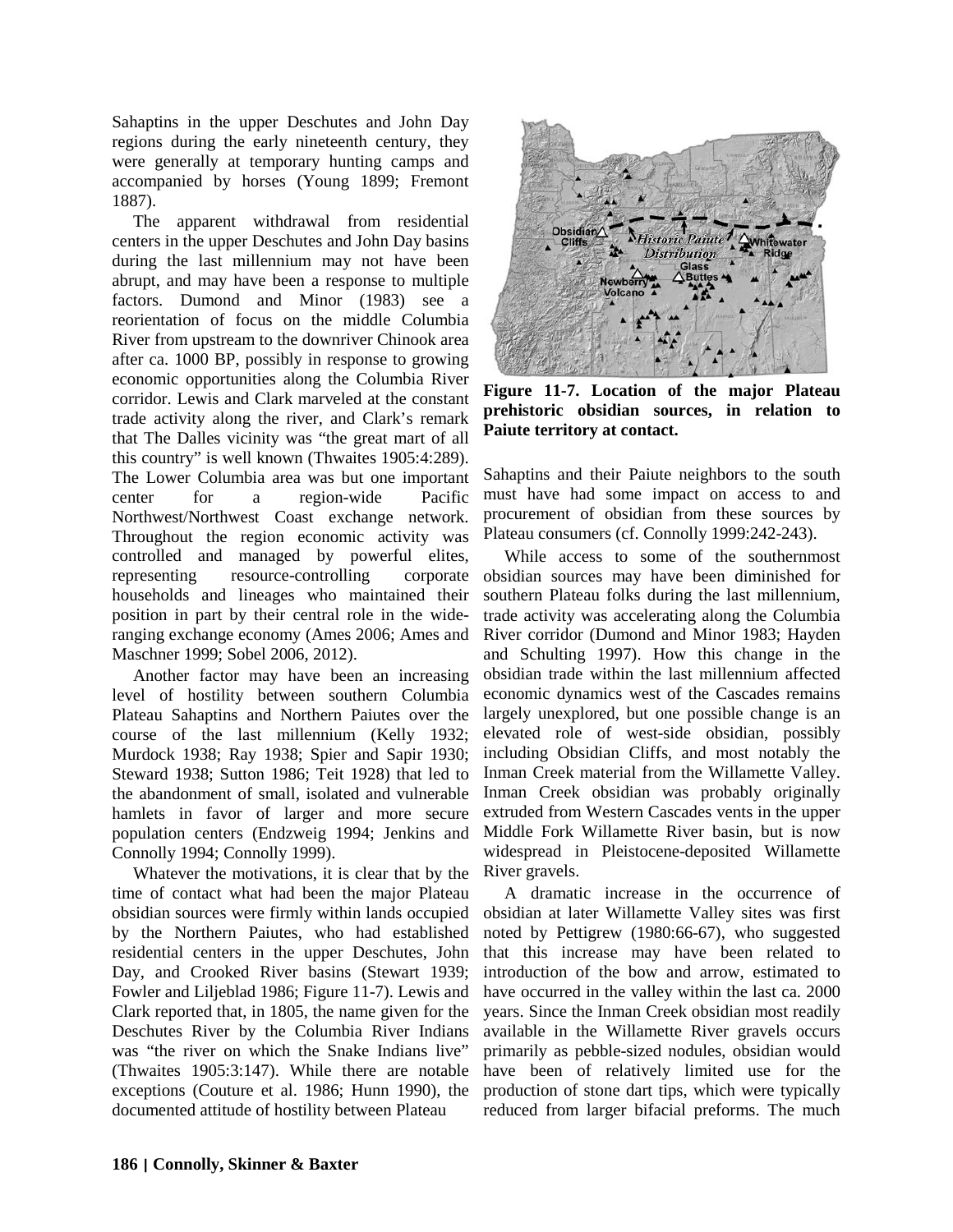smaller arrow points, by contrast, were frequently made on flakes, immediately making the local obsidian a significantly more valuable raw material. A manifold increase in the occurrence of projectile points in the Willamette Valley in later sites has also been noted as evidence for an increasing concern with security (Aikens et al. 2011:308-309; Jacobs et al. 1945:191-193; Zenk 1976:5-6).

From the present study, another possibility emerges for the dramatic increase of Willamette Valley obsidian in later sites. Diminished access for consumers along the Columbia River corridor to eastern Oregon obsidian sources may have enhanced its market value. One of the larger samples of sourced obsidian from the Willamette Valley is from the cluster of sites bordering the former channel of Mill Creek, in the vicinity of the modern I-5/Oregon Highway 22 interchange near Salem. The sites represent mostly continuous use throughout the past ca. 6000 years, with intense use periods between ca. 5000 and 3500 years ago and again during the last ca. 2000 years. Of 466 tested obsidian artifacts, 98% were sourced to either Obsidian Cliffs or the local Inman Creek sources. Of this number, 92% were Inman Creek obsidian, and 8% were from Obsidian Cliffs, but they were not equally distributed through time.

A number of obsidian hydration studies have suggested that Inman Creek obsidian hydrates at a relatively slow rate on the valley floor. Minor (1977, 1985) proposed hydration rates of  $1.3\mu^2/1000$  years for the Portland Basin and  $1.6\mu^2$ /1000 years for the upper Willamette Valley, based on small sets of paired hydration values and radiocarbon dates. Connolly and O'Neill (2004) suggest a rate of  $1.9.0\mu^2/1000$  years for Inman Creek obsidian in the upper Willamette Valley, based on Inman Creek obsidian from radiocarbondated contexts at the Chalker site (35LA420). This rate, which we apply to the Mill Creek sites, is slightly faster than Minor's preliminary rate, but still considerably slower than other Oregon obsidians, including Obsidian Cliffs. Based on their research on hydration rates for many eastern Oregon obsidians, Pettigrew and Hodges (1995) have found that Obsidian Cliffs and Newberry Volcano obsidians hydrate at comparable rates. Adjusting the experimentally induced hydration rate for Newberry Volcano obsidian reported by Friedman and Long (1976) and Friedman and Obradovich (1981) to the effective hydration Newberry Volcano, was not only an important local

temperature calculated for the Salem recording station, provides a hydration rate of  $3.6\mu^2/1000$ years that we apply to the Obsidian Cliffs material. Calibrated ages are shown in Figure 11-8.

The use of Obsidian Cliffs material exhibits a gradual increase through time, but about 45% of obsidian from this source at Mill Creek predates ca. 1500 BP, and 55% occurs after that time. By contrast, about 84% of Inman Creek material appears to post-date ca. 1500 BP, representing a dramatic surge in the use of this local material. Looking beyond the valley, Inman Creek obsidian also appears to have assumed a position of importance in regional trade; at villages on the lower Columbia occupied only during the last millennium, the proportion of Inman Creek obsidian far exceeds that of eastern material (Sobel 2006). The implication is that Inman Creek obsidian was commoditized during the last ca. 1500 years, enhancing its value and range of distribution in the Willamette Valley/Lower Columbia region. Whether this is a function of enhanced trade opportunities in the lower Columbia Basin or of diminished access to eastern Oregon obsidians, or both, remains unresolved at present.



**Figure 11-8. Relative proportions of Inman Creek vs. Obsidian Cliffs obsidian through time at the Mill Creek sites, central Willamette Valley.**

In summary, Obsidian Cliffs, like obsidian from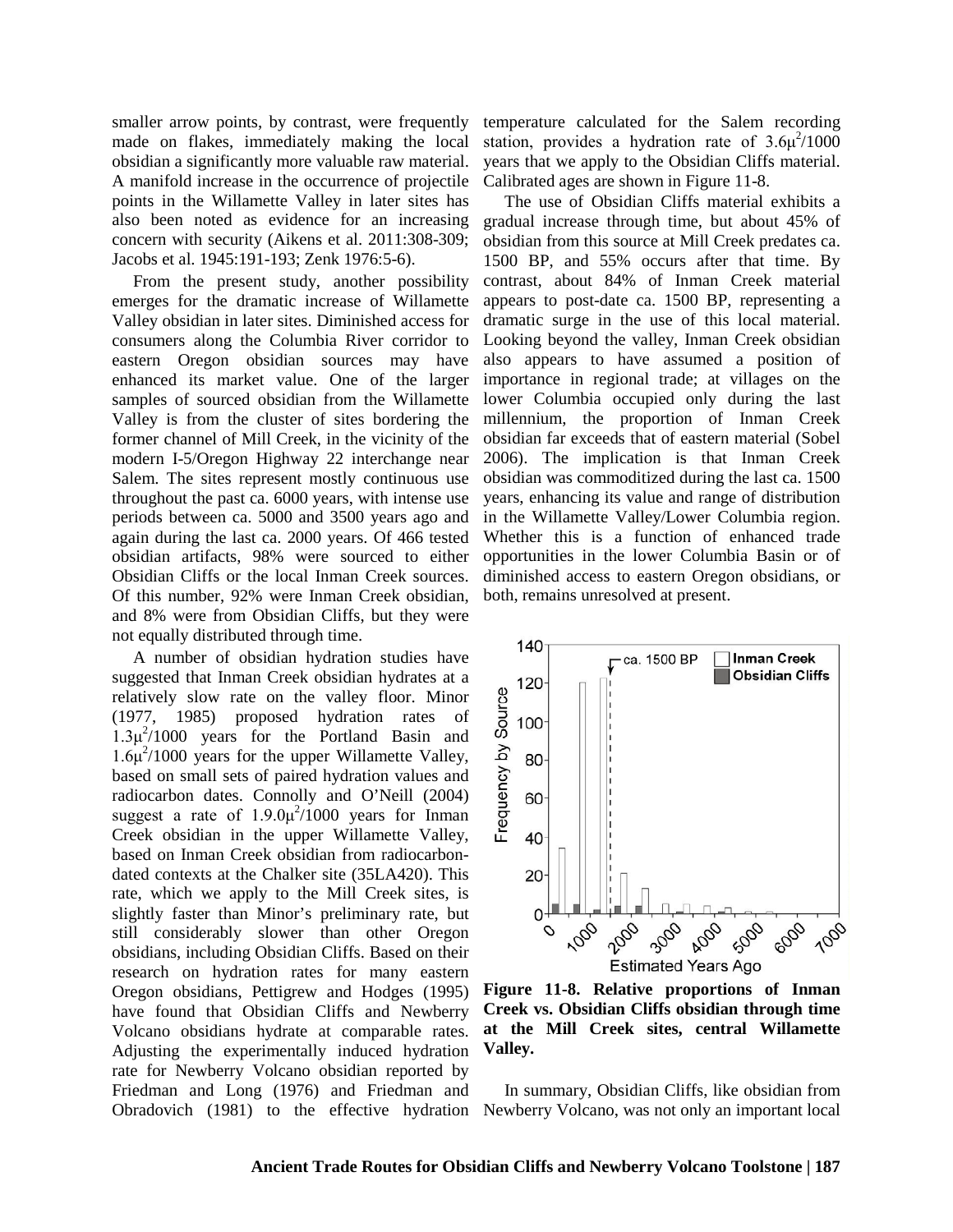toolstone material, but was a commoditized product systematically quarried and shaped into uniform, transportable forms and transferred to distant consumers through a regional exchange network with centers on the lower Columbia River and the Salish Sea regions. Though systematic studies have yet to be pursued, it is likely that several other eastern Oregon obsidian sources located near the southern rim of the Columbia Plateau region (most notably Glass Buttes and Whitewater Ridge) also primarily served northern consumers who Ayres, William C., Gordon G. Goles, and Felicia R. participated in this exchange network. Further, it appears that during the most recent millennium, changing social dynamics may have reduced access to these eastern sources by northern consumers, while at the same time the intensity of commerce on the lower Columbia River accelerated. These factors may have served to enhance the value of the Willamette Valley's Inman Creek obsidian.

We are still some distance from fully understanding the driving forces of these regional economic patterns, but it is clear that understanding local chronologies and social dynamics depends on Baxter, Paul W. placing them within a much broader regional economic context.

*Acknowlegements:* Photographs of the Paul's Fire Cache biface were provided by Ann Bennett Rogers; Kevin Bailey aided in sorting and editing the Obsidian Cliffs source database file.

#### **References Cited**

Aikens, C. Melvin, Thomas J. Connolly, and Dennis L. Jenkins

2011 *Oregon Archaeology*. Oregon State University Press, Corvallis.

Ames, Kenneth M.

- 2006 Thinking About Household Archaeology on the Northwest Coast. In *Household Archaeology on the Northwest Coast*, edited by Elizabeth A. Sobel, D. Ann Trieu Gahr, and Kenneth M. Ames, pp. 16-36. International Monographs in Prehistory, Ann Arbor, Michigan.
- Ames, Kenneth M. and Herbert D. G. Maschner 1999 *Peoples of the Northwest Coast: Their Archaeology and Prehistory*. Thames & Hudson, New York.

Ammerman, A. J.

1985 The Acconia Survey: Neolithic

Settlement and the Obsidian Trade. Distributed by Left Coast Press, Walnut Creek, California; originally published as Insititute of Archaeology Paper 10, Univeristy College, London.

Anastasio, Angelo

1972 The Southern Plateau: An Ecological Analysis of Intergroup Relations. *Northwest Anthropological Research Notes*, 6(2):109- 229.

Beardsley

1997 Provenance Study of Lithic Materials in Micronesia. In *Prehistoric Long-Distance Interaction in Oceania: An Interdisciplinary Approach*, edited by Marshall I. Weisler, pp. 53-67. New Zealand Archaeological Association Monograph 21, Auckland.

Baugh, Timothy G. and Fred W. Nelson 1987 New Mexico Obsidian Sources and Exchange on the Southern Plains. *Journal of Field Archaeology* 14:313-329.

- 1986 Archaic Upland Adaptations in the Central Oregon Cascades. Ph.D. Dissertation, Department of Anthropology, University of Oregon, Eugene.
- 2007 Obsidian Studies at Cascadia Cave, South Santiam Drainage, Linn County. Paper presented at the Association of Oregon Archaeologists Annual Meeting, Salem.
- Bennett-Rogers, Ann C.
	- 1993 Paul's Fire Cache (35LIN542), A Biface Cache from the Western Slope of the Cascades, Oregon. *International Association for Obsidian Studies Bulletin* 9:3-4.
- Braswell, Geoffrey E.
	- 2003 Obsidian Exchange Spheres of Postclassic Mesoamerica. In *The Postclassic Mesoamerican World*, edited by M. Smith and F. Berdan, pp. 131-158. University of Utah Press, Salt Lake City.
- Carlson, Roy L.

1994 Trade and Exchange in Prehistoric British Columbia. In *Prehistoric Exchange Systems in North America*, edited by Timothy G. Baugh and Jonathon E. Ericson, pp. 307-361. Plenum Press, New York.

Connolly, Thomas J.

1992 *Human Responses to Change in Coastal Geomorphology and Fauna on the Southern*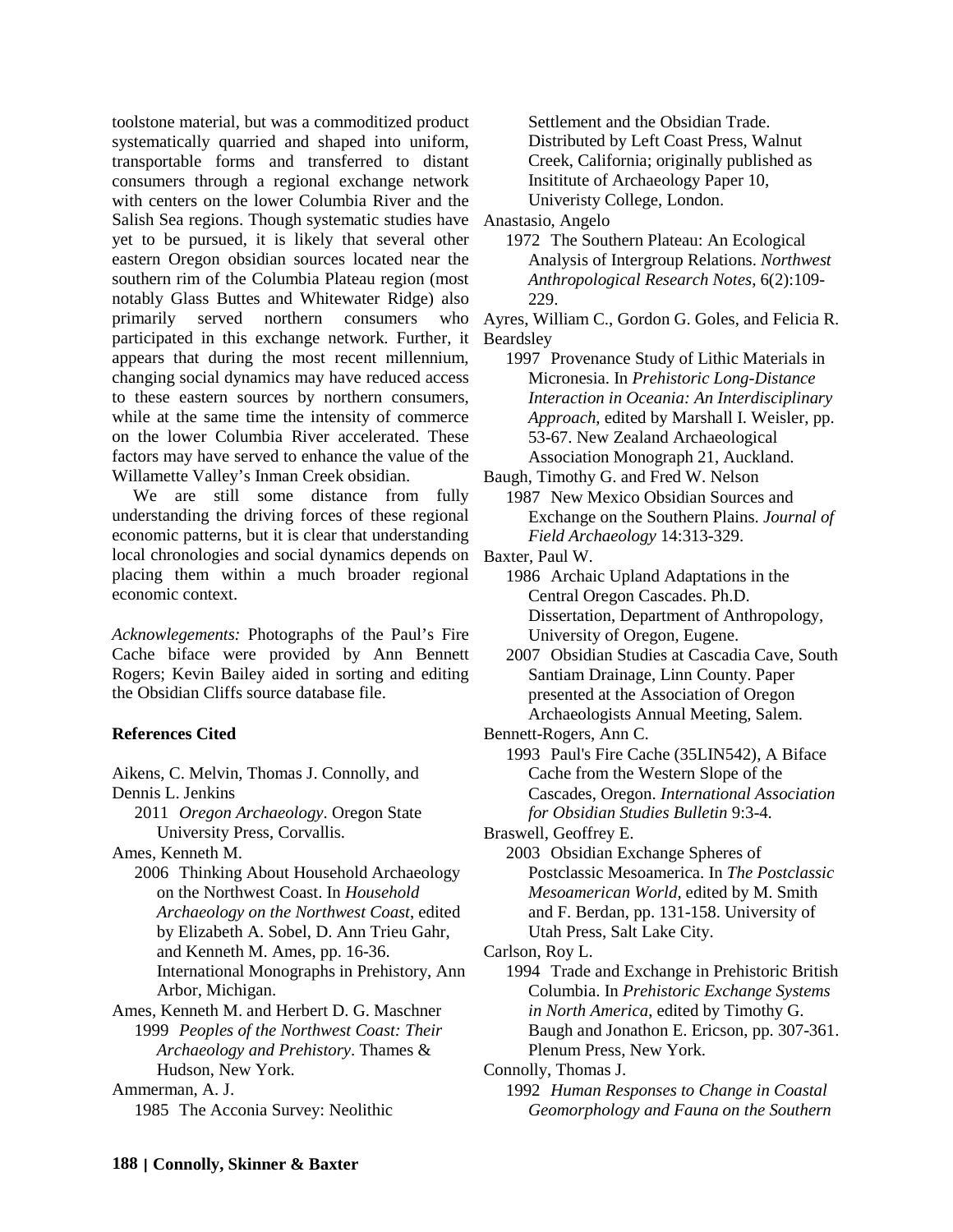*Northwest Coast: Archaeological Investigations at Seaside, Oregon*. University of Oregon Anthropological Papers 45, Eugene.

- 1999 *Newberry Crater: A Ten-Thousand-Year Record of Human Occupation and Environmental Change in the Basin-Plateau Borderlands*. University of Utah Anthropological Papers No. 121, Salt Lake City.
- Connolly, Thomas J. and Richard E. Hughes 1999 Geochemcial Characterization of the Newberry Caldera Obsidian Flows. In *Newberry Crater: A Ten-Thousand-Year Record of Human Occupation and Environmental Change in the Basin-Plateau Borderlands*, by Thomas J. Connolly, pp. 151-156. University of Utah Anthropological Papers No. 121, Salt Lake City.
- Connolly, Thomas J. and Brian L. O'Neill 2004 Obsidian Studies. In *A Holocene Geoarchaeological Record for the Upper Willamette Valley, Oregon: The Long Tom and Chalker Sites*, by Brian L. O'Neill, Thomas J. Connolly, and Dorothy E. Freidel, pp. 203-209. University of Oregon

Anthropological Papers 61, Eugene.

- Couture, Marilyn, Mary F. Ricks, and Lucile Housley
	- 1986 Foraging Behavior of a Contemporary Northern Great Basin Population. *Journal of California and Great Basin Anthropology* 8(2):150-160.

Davis, Carl. M., and Sara Scott

1991 The Lava Butte Site Revisited. *Journal of California and Great Basin Anthropology* 13(1):40-59.

Duff, Wilson

1956 *Prehistoric Stone Sculpture of the Fraser River and Gulf of Georgia*. Anthropology in British Columbia, No. 5. British Columbia Provincial Museum, Victoria.

Dumond, Don E. and Rick Minor

1983 *Archaeology in the John Day Reservoir: The Wildcat Canyon Site, 35GM9*. University of Oregon Anthropological Papers No. 30, Eugene.

Endzweig, Pamela E.

1994 Late Archaic Variability and Change on the Southern Columbia Plateau: Archaeological Investigations in the Pine

Creek drainage of the Middle John Day River, Wheeler County, Oregon. Ph.D. dissertation, Department of Anthropology, University of Oregon, Eugene.

- Fagan, John L., David V Ellis, F. Paul Rushmore, and Douglas C. Wilson
	- 1992 Archaeological Data Recovery Investigations at the Canyon Owl Site (35LIN336), Linn County, Oregon. Archaeological Investigations Northwest Report No. 20, on file at the Oregon State Historic Preservation Office, Salem.
- Fowler, Catherine S. and Sven Liljeblad 1986 Northern Paiute. In *Great Basin: Handbook of North American Indians, Vol. 11*, edited by Warren L. d'Azevedo, pp. 435- 465. Smithsonian Institution, Washington D.C.
- Friedman, Irving

1977 Hydration Dating of Volcanism at Newberry Crater, Oregon. *Journal of Research of the U.S. Geological Survey* 5:337-342.

- Friedman, Irving and William Long 1976 Hydration Rate of Obsidian. *Science* 191:347-352.
- Friedman, Irving and John Obradovich 1981 Obsidian Hydration Dating of Volcanic Events. *Quaternary Research* 16:37-47.
- Fremont, John C.

1887 *Memoirs of My Life, Including in the Narrative Five Journeys of Western Exploration, During the Years 1842, 1843- 44, 1845-6-7, 1848-49, 1853-54*. Belford, Clarke & Co., Chicago.

Galm Jerry R. and Stan Gough 2000 Site 45KT1362, A ca. 10,000 B.P. Occupation in Central Washington. *Current Research in the Pleistocene* 17:29-31.

Glascock, Michael D. (editor) 2003 *Evidence for Long Distance Exchange*. Bergin and Garvey, Westport, CT.

- Glascock, Michael D., Vladimir K. Popov,
- Yaroslav V. Kuzmin, Robert J. Speakman, Andrei
- V. Ptashinsky, and Andrei V. Grebenniko 2006 Obsidian Sources and Prehistoric Obsidian Use on the Kamchatka Peninsula. In A*rchaeology in Northeast Asia on the Pathway to Bering Strait*, Edited by Don E. Dumond and Richard L. Bland, pp. 73-88. University of Oregon Anthropological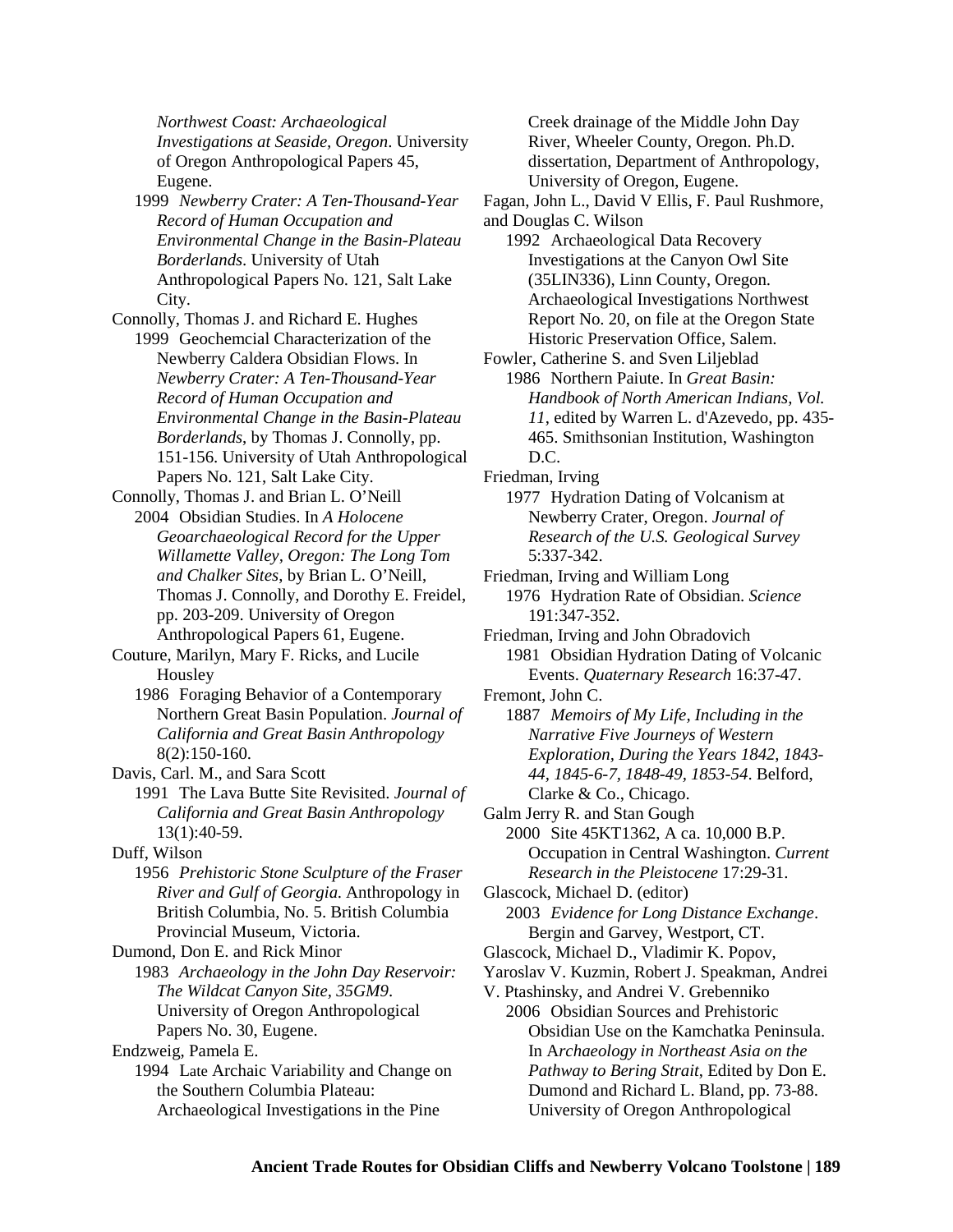Papers 65, University of Oregon Museum of Natural and Cultural History, Eugene.

Grier, Colin

2003 Dimensions of Regional Interaction in the Prehistoric Gulf of Georgia. Chapter 7 in *Emerging from the Mist: Studies in Northwest Coast Culture History*, edited by R.G. Matson, Gary Coupland, and Quentin Mackie, pp. 170-187. University of British Columbia Press, Vancouver.

Hayden, Brian and Rick Schulting,

- 1997 The Plateau Interaction Sphere and Late Prehistoric Cultural Complexity. *American Antiquity* 62:51-85.
- Hibbs, Charles H. Brian L. Gannon, and C. H. Willard
	- 1976 Lower Deschutes River Cultural Resources Survey: Warm Springs Bridge to Macks Canyon, Sherman, Wasco, and Jefferson Counties. USDI Bureau of Land Management report, on file at the Prineville District, Prineville, Oregon.

Hughes, Richard E.

- 1988 X-Ray Fluorescence Spectrometry. Appendix D *in* Archaeological Investigations in Newberry Crater, Deschutes National Forest, Central Oregon, by J. J. Flenniken and T. L. Ozbun. Report on file, Fort Rock Ranger District, Deschutes National Forest, Bend, Oregon.
- Hughes, Richard E. and Thomas J. Connolly 1999 Distribution of Newberry Caldera Obsidians. In *Newberry Crater: A Ten-Thousand-Year Record of Human Occupation and Environmental Change in the Basin-Plateau B*orderlands, by Thomas J.

Connolly, pp. 166-174. University of Utah Anthropological Papers No. 121, Salt Lake City, Utah.

1990 *Nch'i-Wana: "The Big River:" Mid-Columbia Indians and Their Land*. University of Washington Press, Seattle.

Jacobs, Melville, Albert S. Gatschet, and Leo J. Frachtenberg

1945 *Kalapuya Texts*. University of Washington Publications in Anthropology 11. Seattle.

Jenkins, Paul Christy

1988 Archaeological Evaluation of the Saddle Quarry Site, 35MA68. Report on file at the

Willamette National Forest, Eugene, Oregon.

- Jenkins, Paul Christy & Thomas E. Churchill 1988 Archaeological Data Recovery at the Chimney Peak One Site, 35LIN312. Report on file at the Willamette National Forest, Eugene, Oregon.
- Jenkins, Dennis L. and Thomas J. Connolly 1994 *Archaeological Investigations at the Paquet Gulch Bridge Site: A Pithouse Village in the Deschutes River Basin, Southwest Columbia Plateau, Oregon*. University of Oregon Anthropological Papers 49, Eugene.
	- 1996 *Mid-Holocene Occupations at the Heath Cliffs Site, Warm Springs Reservation, Oregon*. University of Oregon Anthropological Papers 53, Eugene.

Kelly, Cara M.

- 2001 *Prehistoric Land-Use Patterns in the North Santiam Subbasin on the Western Slopes of the Oregon Cascade Range.*  Master's Thesis, Interdisciplary Studies, Oregon State University, Corvallis.
- 2003 Prehistoric Land-use Patterns in the Northern Santiam Subbasin on the Western Slopes of the Oregon Cascade Mountains. *Current Archaeological Happenings in Oregon* 28(1/2):10-19.

Kelly, Isabel T.

- 1932 Ethnography of the Surprise Valley Paiute. *University of California Publications in American Archaeology and Ethnology*  31(1):67-210. Berkeley.
- Kuzmin,Yaroslav V. and Michael D. Glascock 2007 Two Islands in the Ocean: Prehistoric Obsidian Exchange between Sakhalin and Hokkaido, Northeast Asia. *Journal of Island and Coastal Archaeology* 2(1):99-120.
- Kuzmin, Yaroslav V., Robert J. Speakman,
- Michael D. Glascock, Vladimir K. Popov, Andrei
- V. Grebennikov, Margarita A. Dikova and Andrei
- V. Ptashinsky
	- 2008 Obsidian use at the Ushki Lake Complex, Kamchatka Peninsula (Northeastern Siberia): Implications for Terminal Pleistocene and Early Holocene Human Migrations in Beringia. *Journal of Archaeological Science* 35(8): 2179-2187.

Laidley, Richard A., and David S. McKay

1971 Geochemical Examination of Obsidians from Newberry Caldera, Oregon.

Hunn, Eugene S.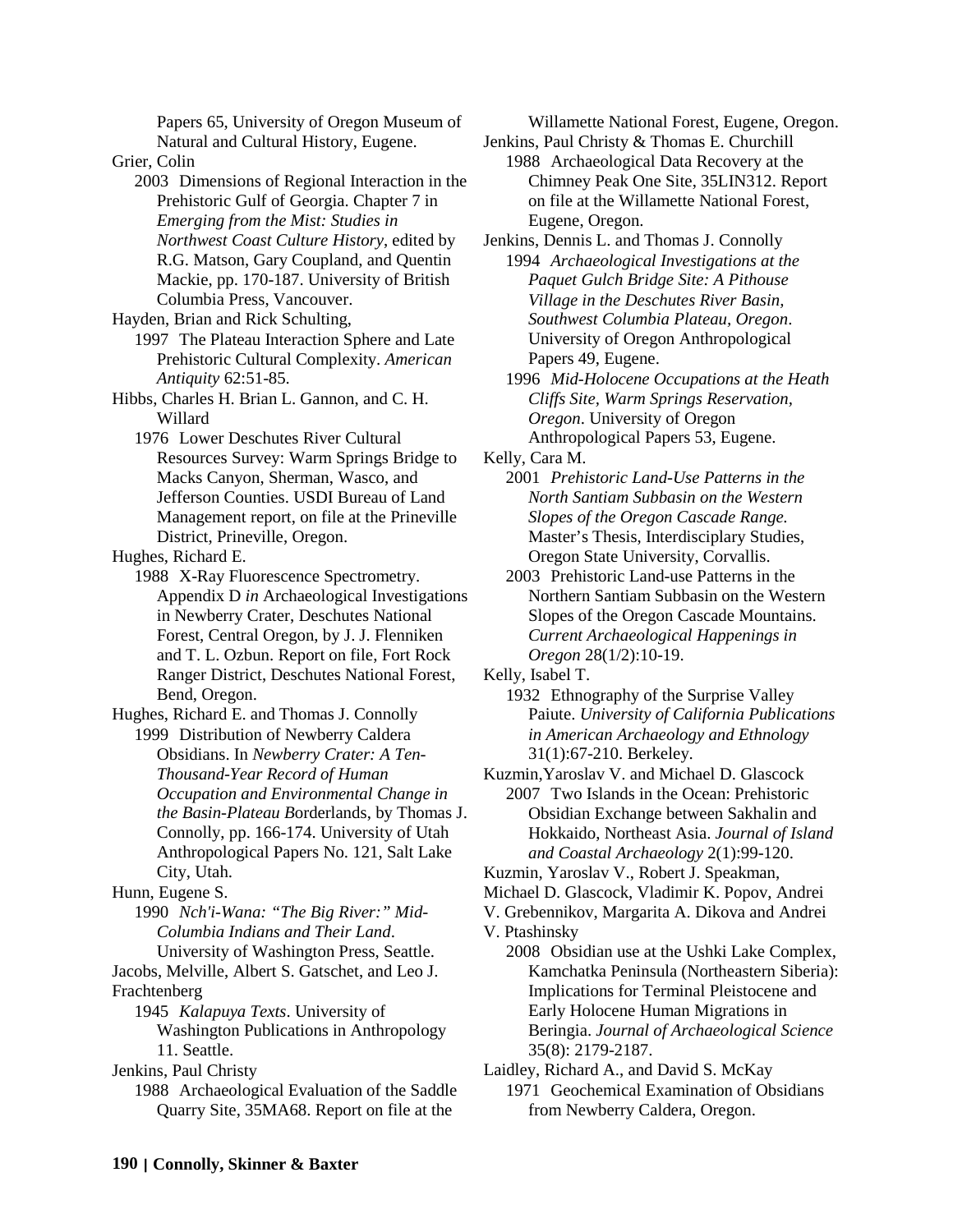*Contributions to Mineralogy and Petrology* 30(4):336-342. Linneman, Scott R. 1990 The Petrologic Evolution of the Holocene Magmatic System of Newberry Volcano, Central Oregon. Ph.D. dissertation, Department of Geology and Geophysics, University of Wyoming, Laramie. Marschall, Mary Elizabeth 2004 A Preliminary Regional Analysis of Lithic Cache Sites in Central Oregon. MA Thesis in Applied Anthropology, Oregon State University, Corvallis. MacLeod, Norman S., David R. Sherrod, Lawrence A. Chitwood, and Robert A. Jensen 1995 Geologic Map of Newberry Volcano, Deschutes, Klamath, and Lake Counties, Oregon. U. S. Geological Survey Miscellaneous Investigations Series I-2455 MacLeod, Norman S., and David R. Sherrod 1988 Geologic Evidence for a Magma Chamber beneath Newberry Volcano, Oregon. *Journal of Geophysical Research* 93(B9):10,067-10,079. Minor, Rick 1977 An Obsidian Hydration Rate for the Lower Columbia Valley. *American Antiquity* 42(4):616-619. 1985 Hydration Analysis of Obsidian from the Flanagan Site. Appendix A in The Flanagan Site: 6000 Years of Occupation in the Upper Willamette Valley, Oregon, by Kathryn Anne Toepel, pp. 172-179. Ph.D. dissertation, Department of Anthropology, University of Oregon, Eugene. Minor, Rick and Kathryn Anne Toepel 1984 *Lava Island Rockshelter: An Early Hunting Camp in Central Oregon*. Idaho Museum of Natural History Occasional Papers No. 34. Pocatello. Murdock, George Peter 1938 Notes on the Tenino, Molala, and Paiute of Oregon. *American Anthropologist*  40(3):395-402. Musil, Robert R. and Brian O'Neill 1997 Source and Distribution of Archaeological Obsidian in the Umpqua River Basin of Southwest Oregon. In *Contributions to the Archaeology of Oregon: 1995-1996*, edited by Albert Oetting, pp. 123–162. Association

of Oregon Archaeologists Occasional Papers No. 6, Eugene, Oregon.

Ozbun, Terry L.

1991 Boulders to Bifaces: Initial Reduction of Obsidian at Newberry Crater, Oregon. *Journal of California and Great Basin Anthropology* 13(2):147-159.

Pettigrew, Richard M.

1980 *Archaeological Investigations at Hager's Grove, Salem, Oregon*. University of Oregon Anthropological Papers 19, Eugene.

Pettigrew, Richard M. and Charles M. Hodges

1995 Prehistoric Hunter-Gatherer Land-Use Systems: Pacific Northwest. In Archaeological Investigations PGT-PG&E Pipeline Expansion Project Idaho, Washington, Oregon, and California, Michael J. Moratto, General Editor. Volume IV: Synthesis of Findings, Randall F. Schalk, Volume Editor, pp. 2-1 to 2-70. Pacific Gas Transmission Company, Portland, Oregon.

Polk, Michael R.

1976 Cultural Resource Inventory of the John Day River Canyon. USDI Bureau of Land Management report, on file at the Prineville District, Prineville, Oregon.

Ray, Verne F.

1938 Tribal Distribution in Northeastern Oregon. *American Anthropologist* 40(3):384- 395.

1939 Cultural Relations in the Plateau of Northwestern America. *Publications of the Frederick Hodge Anniversary Publication Fund*, Vol. 3. Los Angeles.

Rigsby, Bruce J.

1965 Linguistic Relations in the Southern Plateau. Ph.D. dissertation, Department of Anthropology, University of Oregon, Eugene.

Santley, Robert S.

1984 Obsidian Exchange, Economic Stratification, and the Evolution of Complex Society in the Basin of Mexico. In *Trade and Exchange in Early Mesoamerica*, edited by Kenneth Hirth, pp. 43-86. University of New Mexico Press, Albuquerque.

Scott, Sara A., Carl M. Davis, and J. Jeffrey Flenniken

1986 The Pahoehoe Biface Cache: A Lanceolate Biface Cache in Central Oregon.